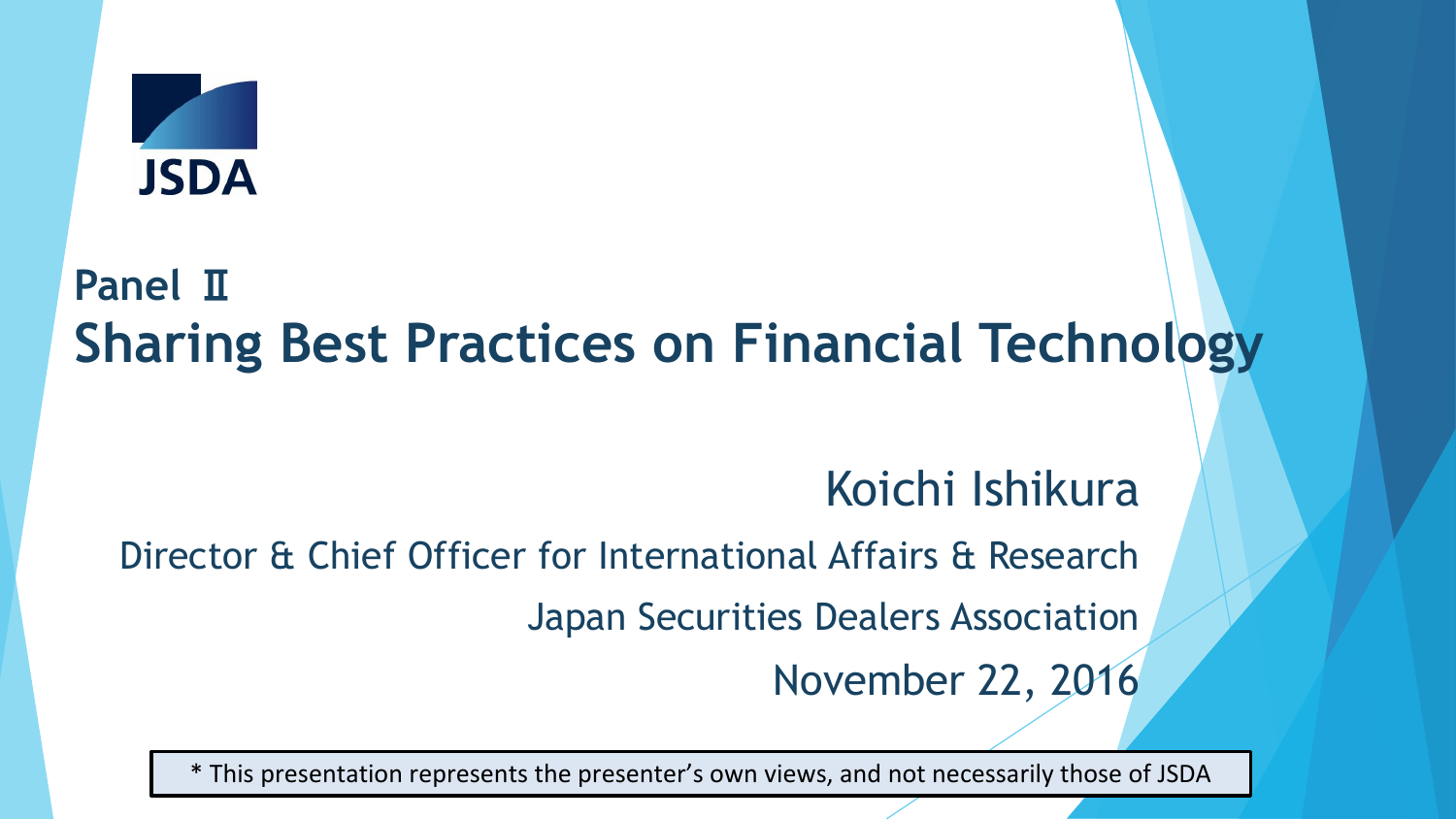#### **Worldwide and Asia-Pacific landscape of FinTech**

#### **The value of global FinTech investment is growing rapidly.**

- Global FinTech investment in 2015 grew by 75% to 22.3 billion dollars. North America still accounts for the major part, but Europe and the Asia-Pacific region show remarkable growth.
- ▶ Asia-Pacific investment in FinTech more than quadrupled in 2015 to 4.3 billion. It is now the second biggest region accounting for almost 20% of the world total. In Asia-Pacific, China has the largest share, 45%, and India 38%.
- In terms of business category, 78% of Asia-Pacific investment in FinTech targets the banking industry, 9% to wealth and asset management, and 1% to the insurance sector.

**1**

 Functionality-wise, payment is the most popular FinTech investment segment in Asia-Pacific, accounting for 38% of the total.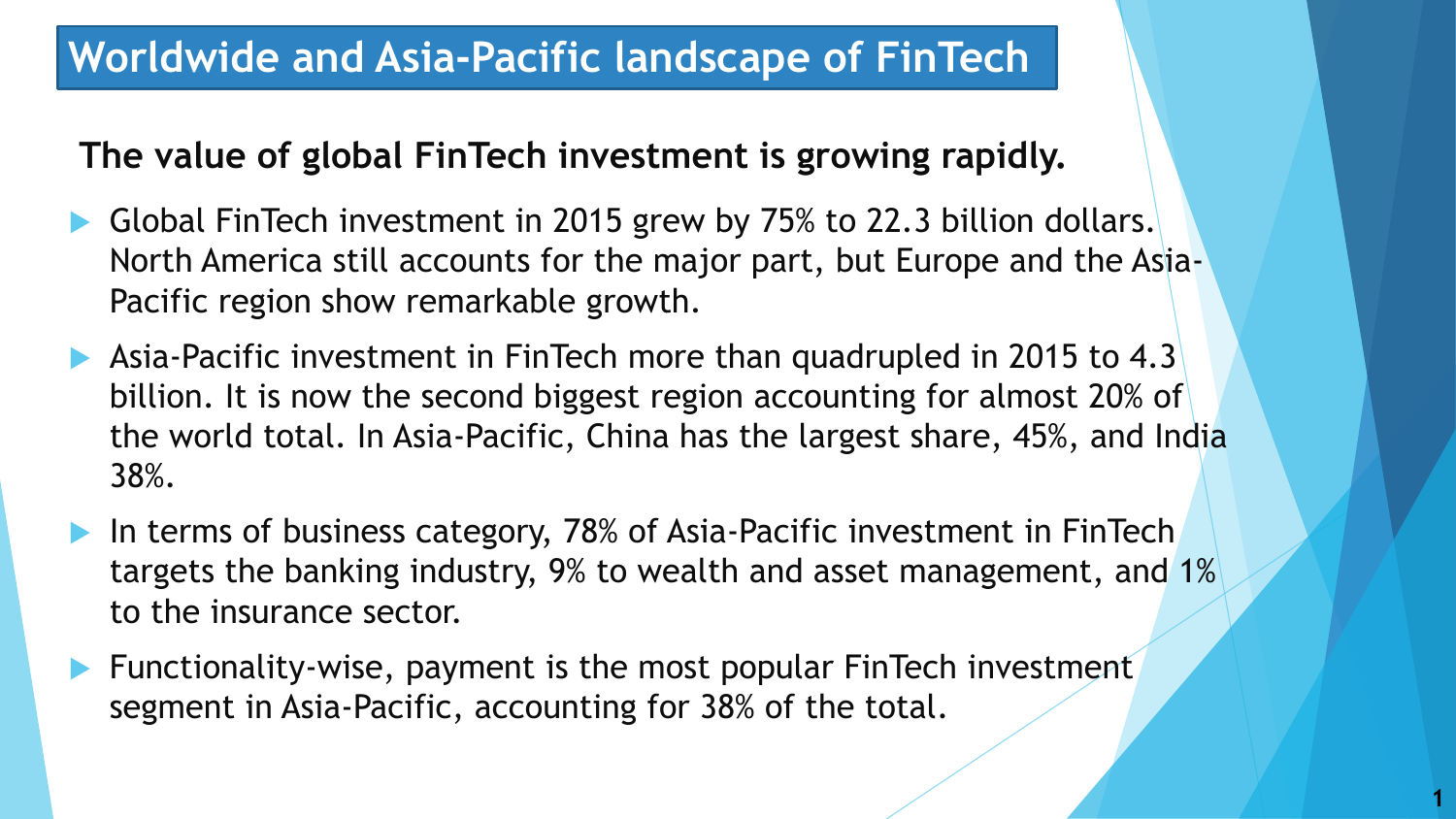#### **Global Fintech Financing Activity(2010-2015)**



Source: Accenture analysis on CB Insights data **2 2**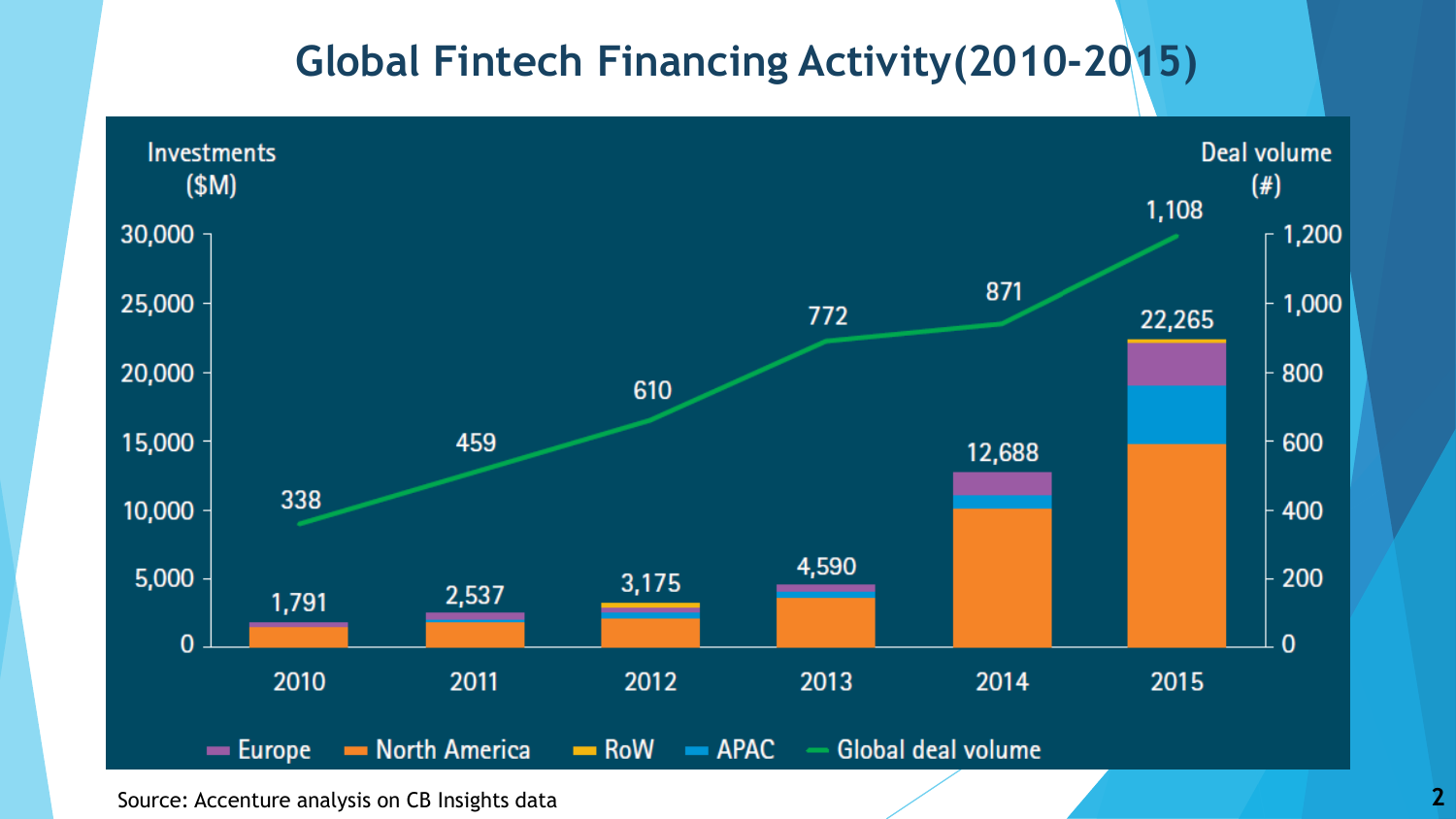**Japan's investment in FinTech in 2015 was 65 million** dollars, increasing by 20% from 54 million dollars in 2014.

**The size of FinTech business in Japan shown by the** sales of FinTech ventures rapidly expanded and reached some 32 million dollars in fiscal 2015 and is projected to reach 540 million dollars by fiscal 2020.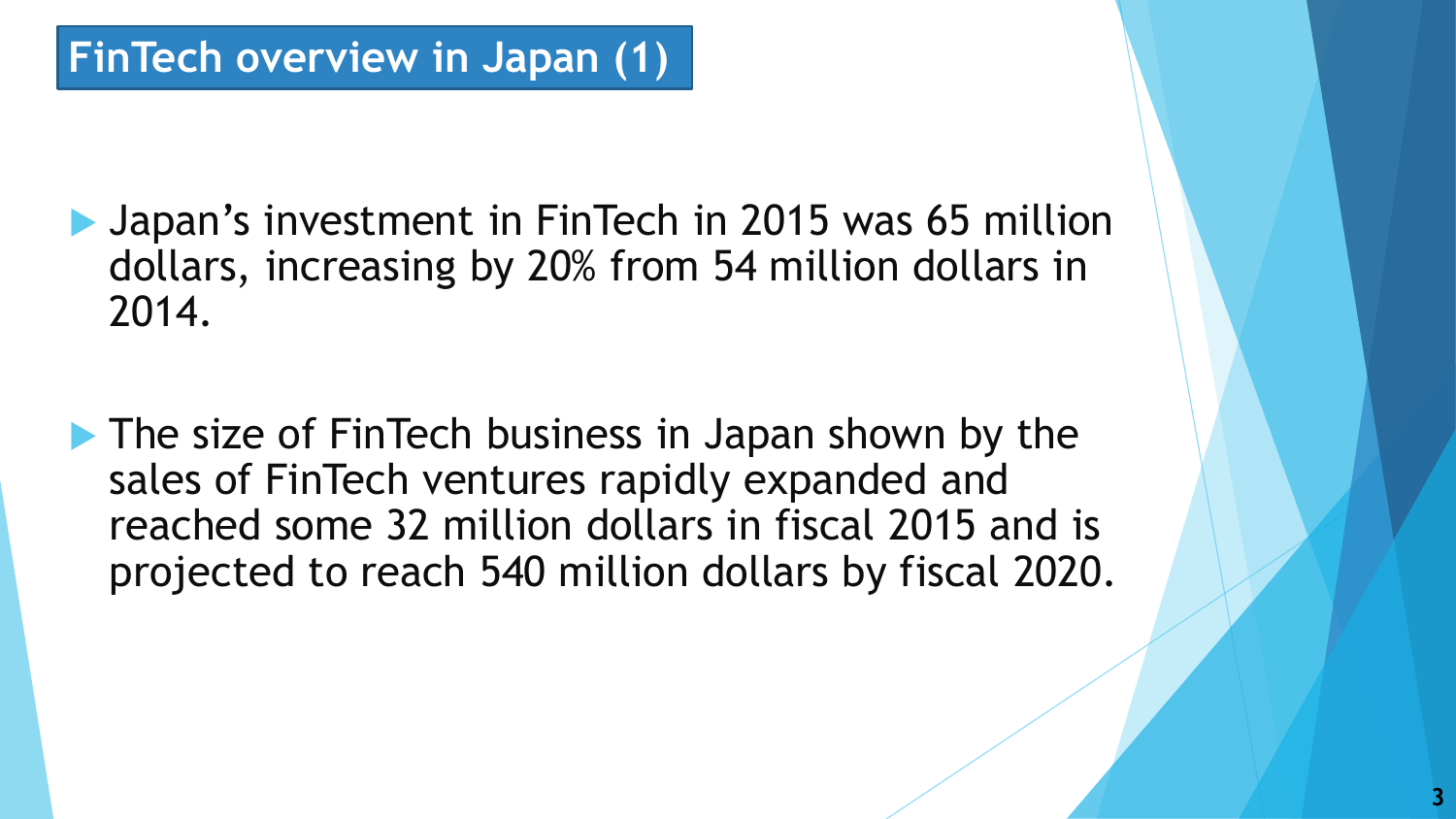#### **Market scale of FinTech venture business in Japan**



Notes:

1. The market size is based on the sales of FinTech ventures.

2. The figure for FY2015 indicates the prospect, and that for FY2016 and beyond indicate the forecast.

3. At 105 yen to the dollar

Source: Yano Research Institute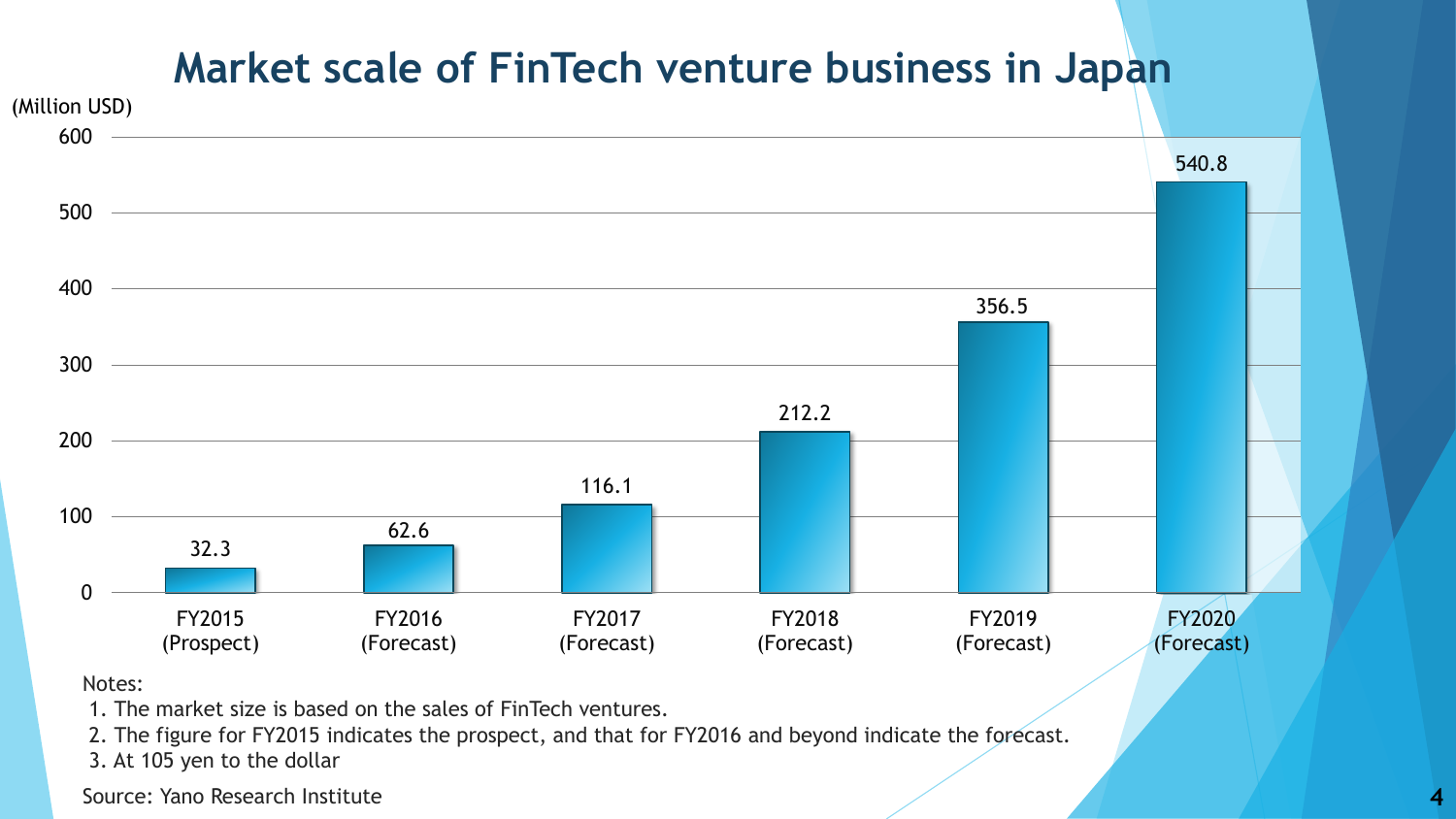## **Fintech Overview in Japan (2)**

## **Emerging services in securities business**

- 1) Personal Financial Management (PFM): e.g. W Money Forward
- 2) Robo-advice: e.g.  $\bigcirc$  お金のデザイン
- 3) Securities trading through smartphone application: e.g. is one Tap BUY
- 4) Crowdfunding: e.g.  $TC$
- 5) Distributed ledger technology (blockchain): Proof of concepts tests by JPX

## **Other emerging services**

- 1) Payment and remittance: e.g. LINEPay © Coiney  $\bullet$  Pay
- 2) Virtual currency: Mitsubishi Tokyo UFJ Bank's plan using DLT
- 3) Business support: e.g. CMF7575 & freee
- 4) Insurance (InsTech): e.g. ソニー損保 (Sony Assurance)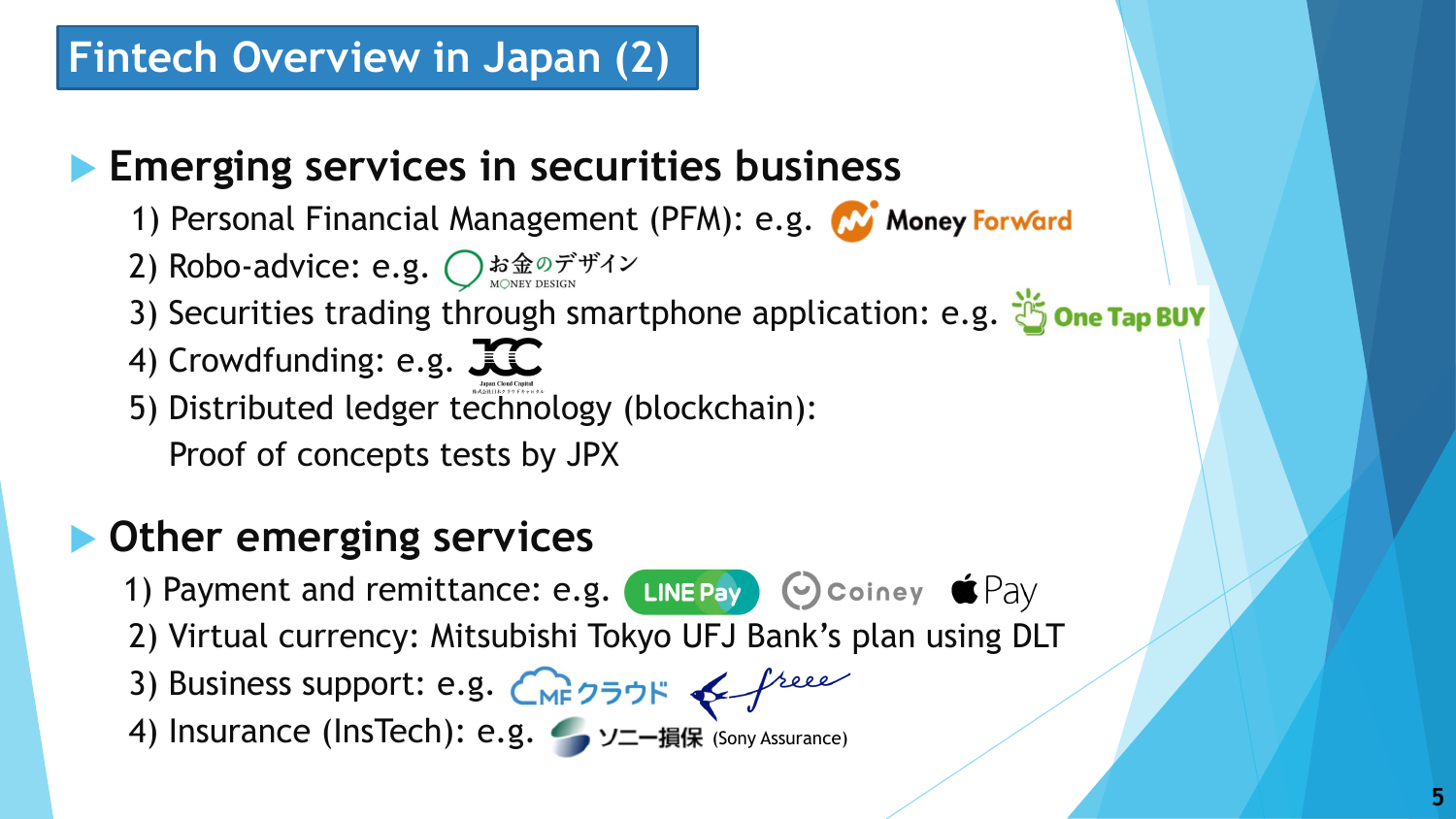#### **Industries' responses**

1) Megabanks, major securities firms and online securities firms:

Researching and developing new services themselves as well as collaborating with FinTech startups.

2) Open API (Application Programming Interface):

Expected to be a tool for financial institutions to provide more efficient services with collaboration among different financial institutions and software providers.

- ⇒ Japanese Bankers Association set up a study group on Open API in November 2016 to develop industry standards for applying API among banks.
- 3) JSDA organized a survey group in May 2016 to study the implications of FinTech for the securities industry.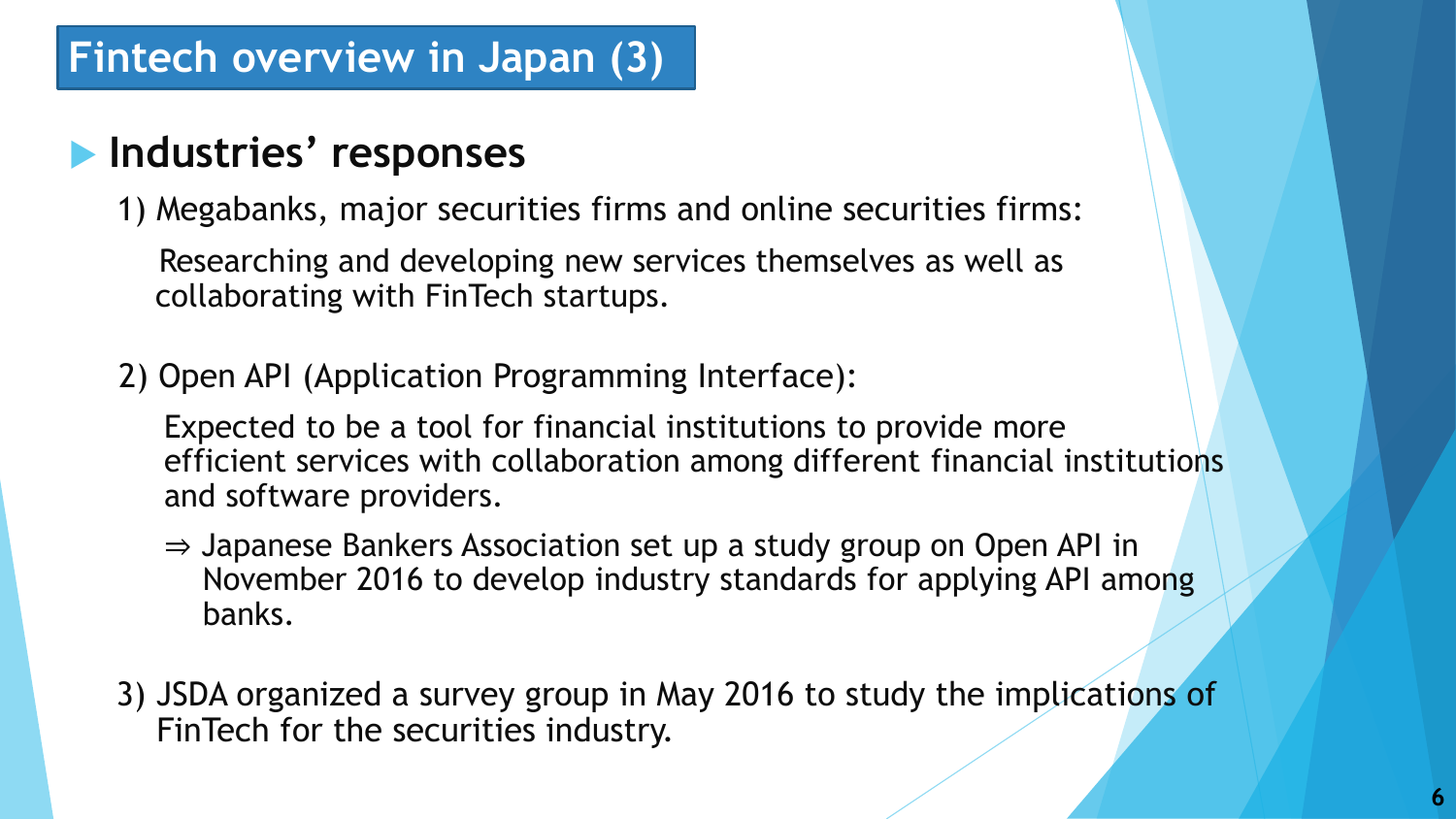#### **Fintech overview in Japan (4)**

#### **Government authorities' responses**

- 1) Government authorities including FSA, METI and BOJ are deliberating and taking measures to enhance financial innovation through FinTech.
- 2) Two important legislative actions related to FinTech were taken in May 2016.
	- The Banking Act was revised to facilitate investment by banks in IT companies.
	- The Payment Services Act was revised to improve the legal environment for virtual currency like bitcoin.
- 3) MOF and FSA are considering issuing an interpretation that the 8% consumption tax is not levied when purchasing virtual currency like bitcoin, acknowledging such currency as a means of payment.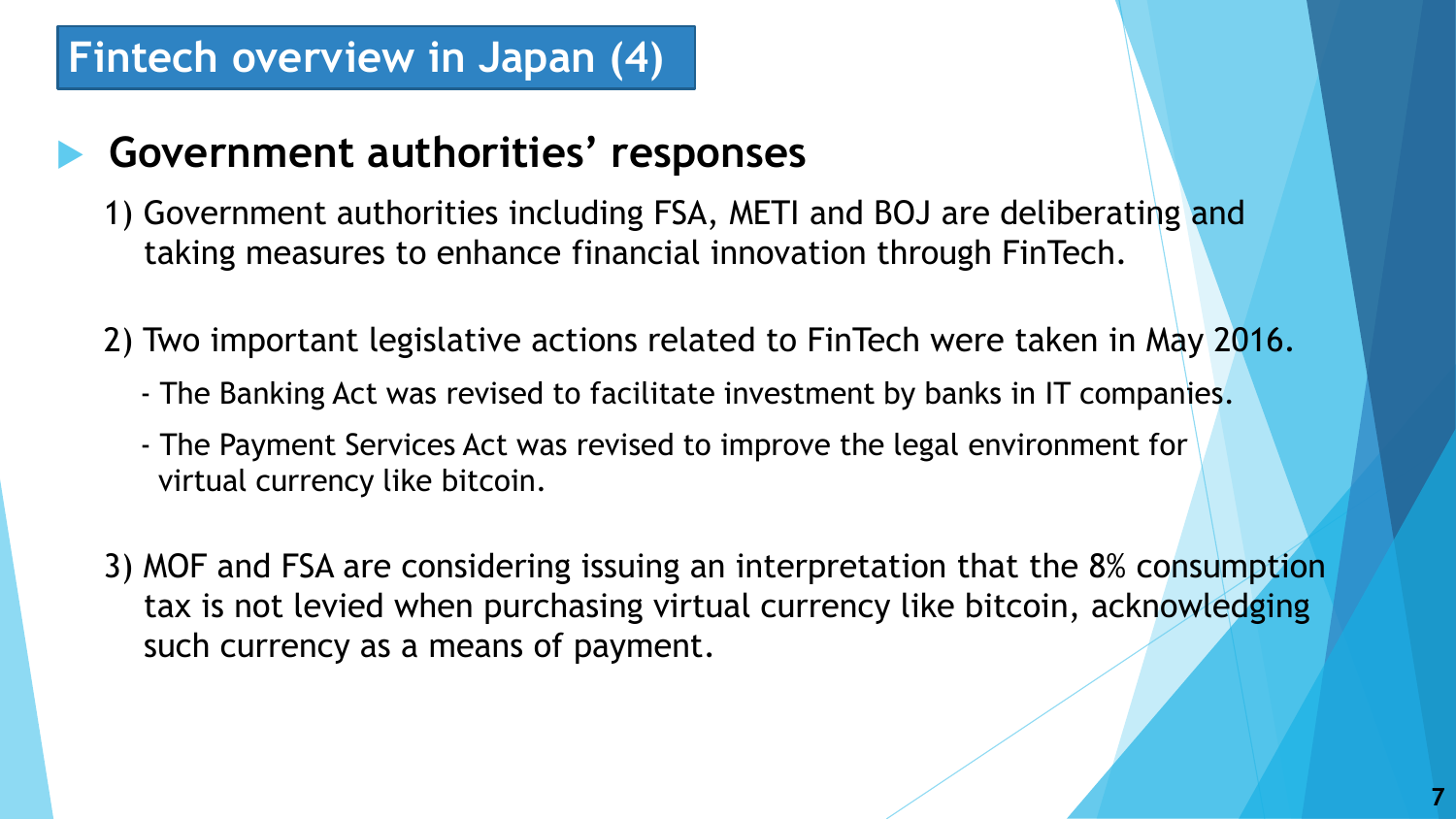#### **Fintech overview in Japan (5)**

## **What FinTech implies for the future?**

1) Promoting asset building by individuals:

FinTech may lower the barriers to start investment and serve as a trigger to shift individuals' financial assets from bank deposits to investment products.

2) Impact on existing financial businesses:

FinTech is expected to trigger and accelerate the unbundling of existing financial businesses and the subsequent re-bundling with non-financial businesses.

3) Contribution to growth strategy

Innovative financial services driven by FinTech are expected to serve as the impetus to activate Japan's economy and financial markets through improved user convenience, reduced transaction costs and higher productivity.

#### 4) Regulatory implication

It is essential to strike a balance between the traditional regulatory objectives and deregulation to promote FinTech.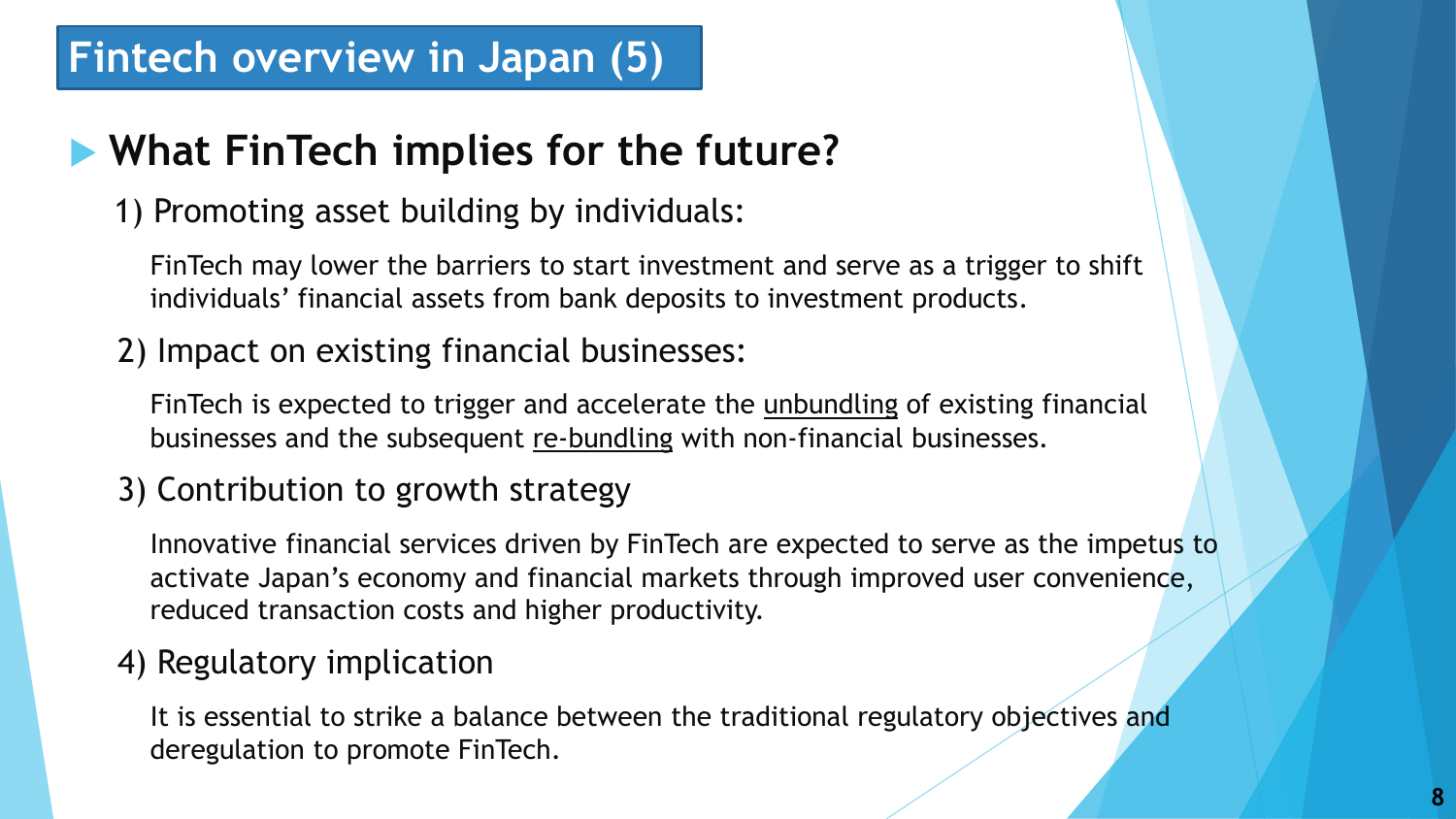## **Fintech overview in Japan (6)**

#### **Environment surrounding FinTech in Japan:**

*Why FinTech investment and business in Japan are not large in comparison with the size of its economy?*

- 1) Low business entry/exit rates
- 2) Few complaints regarding payment services
- 3) Weak demand for lending services
- 4) Financial inclusion cannot be a driving force for FinTech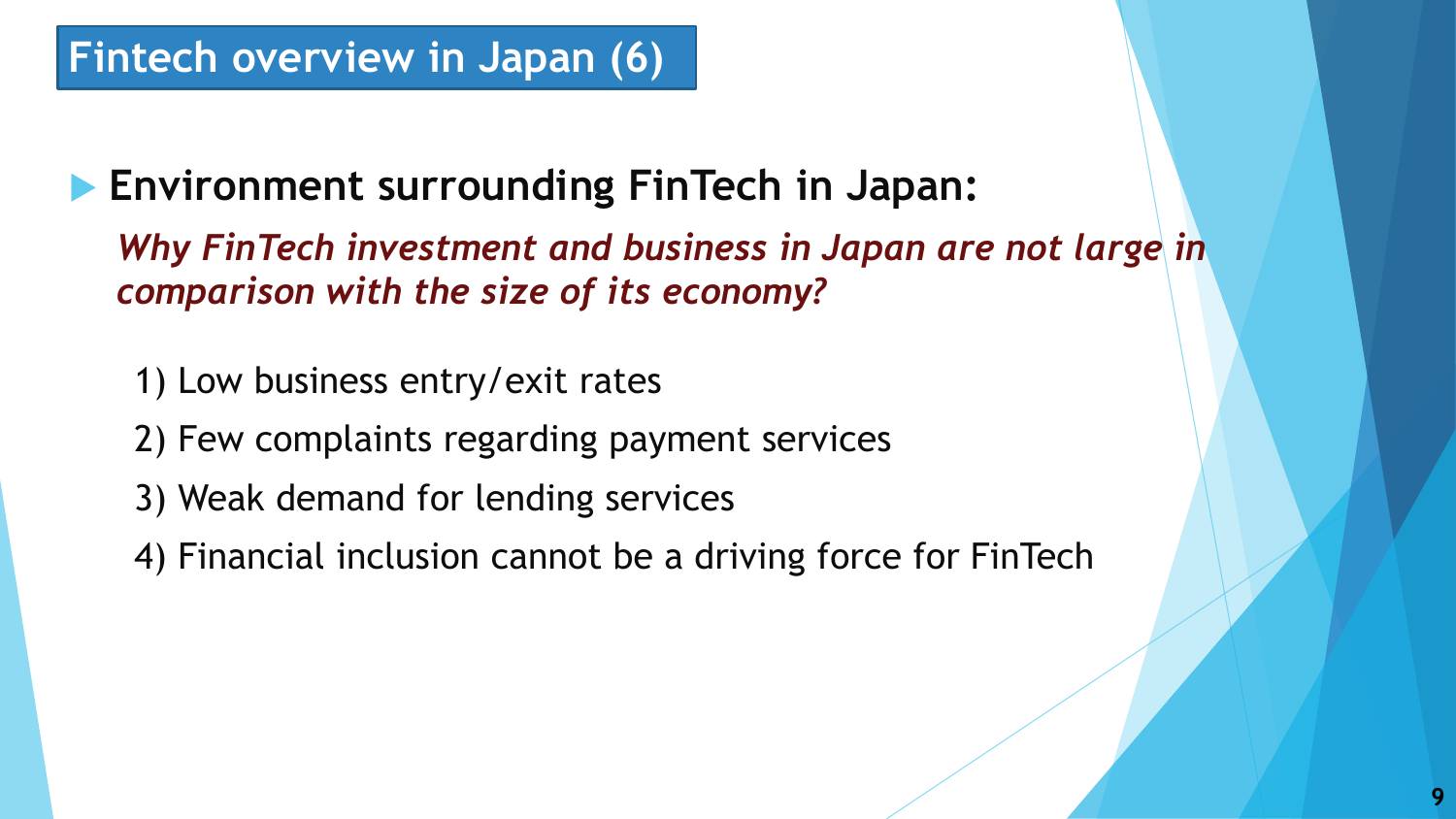#### **Comparison between Japan and FinTech leading jurisdictions: scale of economy, business entry/exit**

|                                                                         | <b>US</b><br>█   | <b>UK</b><br>$rac{N}{N}$ | Germany                | <b>Finland</b><br>HZ    | <b>Singapore</b><br>G. | Japan<br>$\bullet$   |
|-------------------------------------------------------------------------|------------------|--------------------------|------------------------|-------------------------|------------------------|----------------------|
| Fintech investments<br>(Million USD)<br>(Y/Y Growth)<br>Ratio to the US | 12,212<br>$+21%$ | 974<br>$+53%$<br>8.0%    | 770<br>$+843%$<br>6.3% | 65<br>$+1,891%$<br>0.5% | 69<br>$+663%$<br>0.6%  | 65<br>$+20%$<br>0.5% |
| Scale of economy<br><b>GDP 2014</b><br>(Billion USD)                    | 17,348           | 2,989                    | 3,868                  | 272                     | 308                    | 4,605                |
| <b>Business entry rate*1</b><br><b>Business exit rate</b> <sup>2</sup>  | 9.3%<br>10.3%    | 14.1%<br>9.7%            | 8.5%<br>8.1%           | 8.5%<br>7.7%            | 31.7%<br>21.0%         | 4.8%<br>4.0%         |

#### Notes:

1. Number of newly inaugurated companies / Number of existing companies

2. Number of closed companies / Number of existing companies

Source: Accenture **10**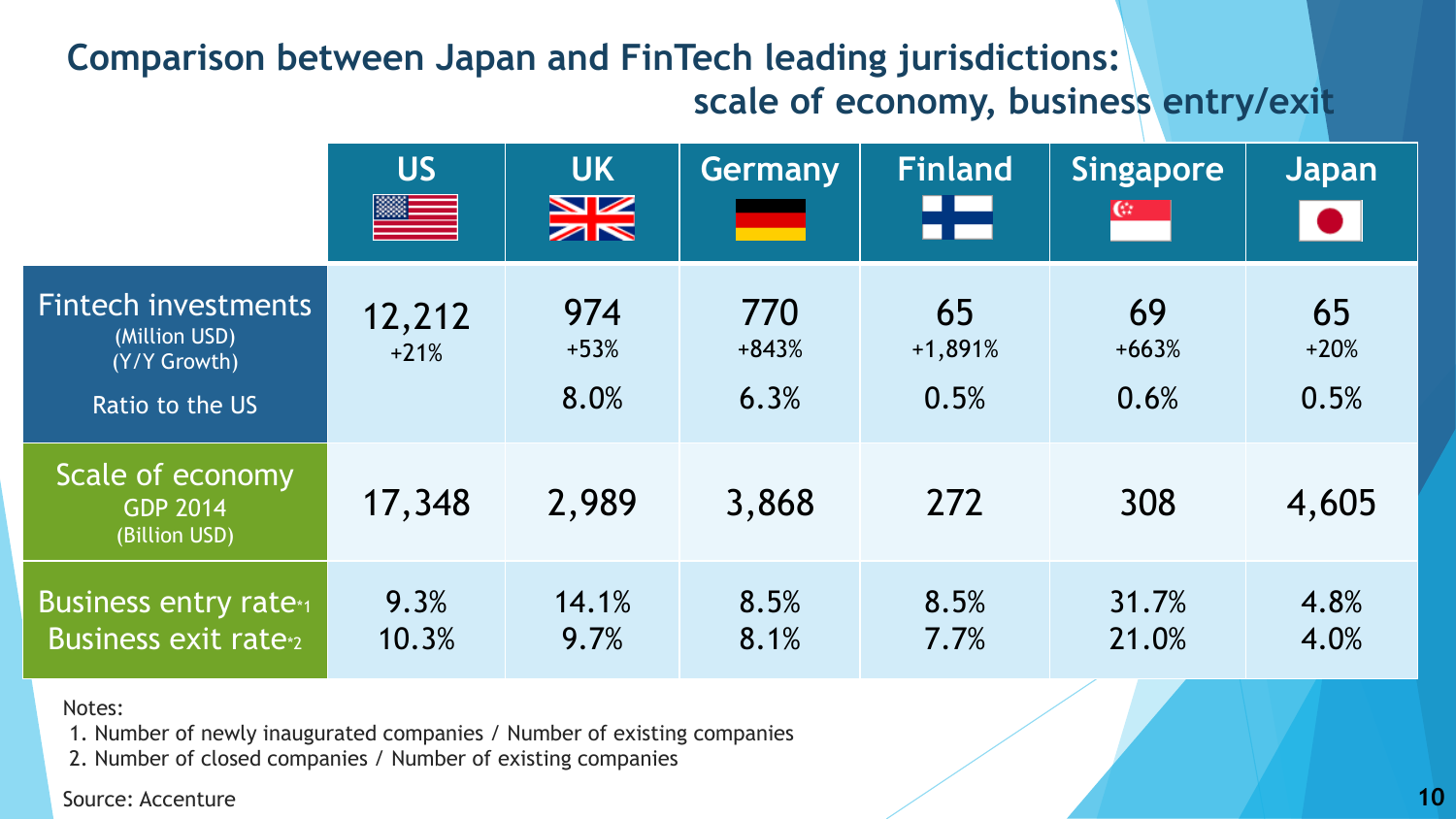#### **Comparison between Japan and FinTech leading jurisdictions:**

#### **spending on financial IT**

|                                                                                | <b>US</b>        | <b>UK</b><br>$rac{\text{N}}{\text{N}}$ | Germany<br>سم          | <b>Finland</b><br>Æ     | <b>Singapore</b><br>$\mathfrak{G}^{\pm}$ | Japan<br>$\vert\bullet\vert$ |
|--------------------------------------------------------------------------------|------------------|----------------------------------------|------------------------|-------------------------|------------------------------------------|------------------------------|
| <b>Fintech investments</b><br>(Million USD)<br>(Y/Y Growth)<br>Ratio to the US | 12,212<br>$+21%$ | 974<br>$+53%$<br>8.0%                  | 770<br>$+843%$<br>6.3% | 65<br>$+1,891%$<br>0.5% | 69<br>$+663%$<br>0.6%                    | 65<br>$+20%$<br>0.5%         |
| Spending on Financial IT<br>(Billion USD)                                      | 101              | 24                                     | 11                     | 1                       | $\overline{2}$                           | 27                           |
| <b>Banking</b><br>(Million USD)                                                | 49,640           | 11,098                                 | 5,471                  | 541                     | 1,400                                    | 15,955                       |
| <b>Securities</b><br>(Million USD)                                             | 25,791           | 6,168                                  | 2,466                  | 186                     | 235                                      | 4,926                        |
| <b>Insurance</b><br>(Million USD)                                              | 26,332           | 7,048                                  | 2,957                  | 348                     | 508                                      | 6,066                        |

Source: Accenture **11**